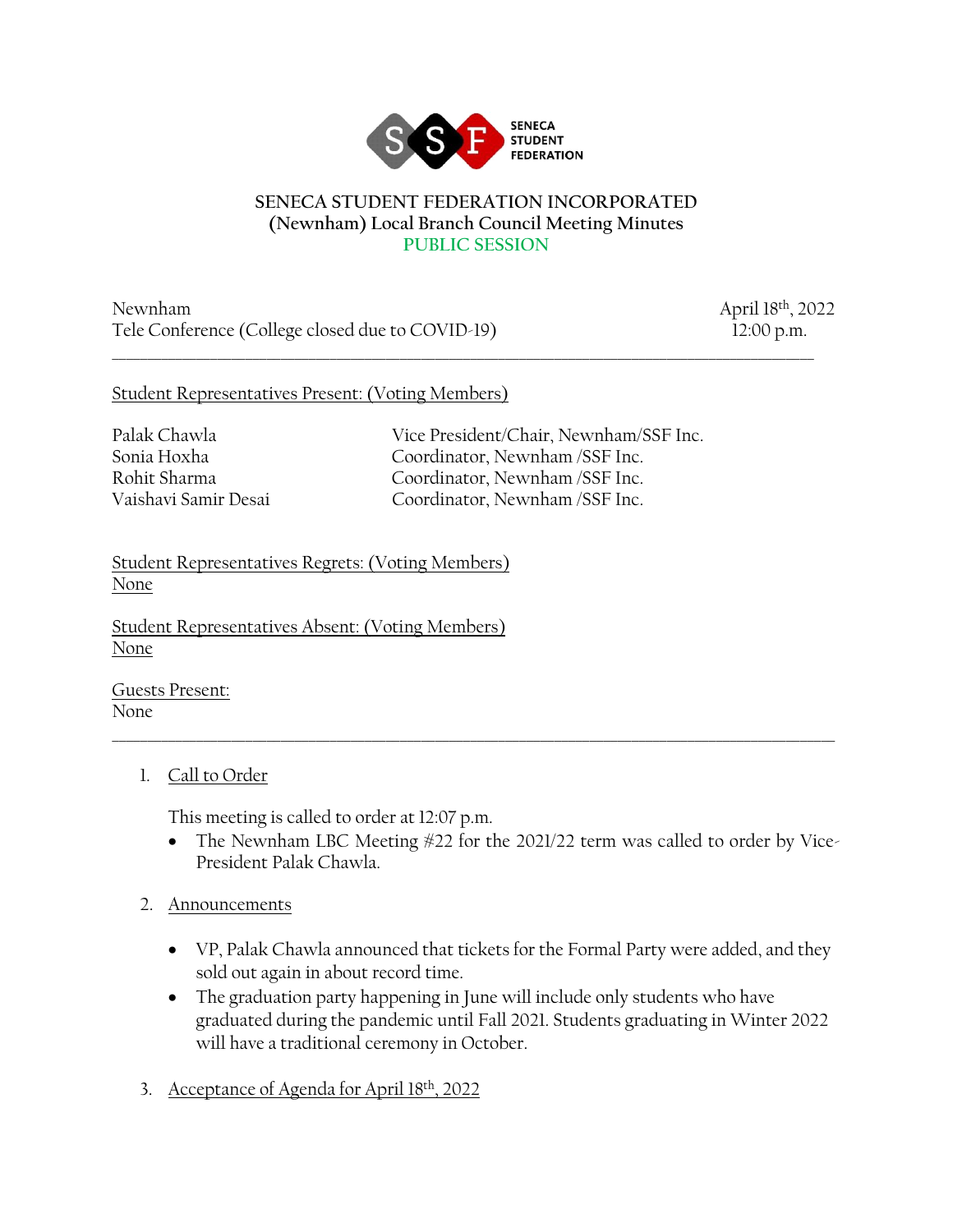It was MOVED by Vaishavi Samir Desai and SECONDED by Sonia Hoxha, "The agenda for April 18th, 2022, be accepted as presented".

3:0:0 C A R R I E D

### 4. Confirmation of Minutes for April 11th, 2022

It was MOVED by Vaishavi Samir Desai and SECONDED by Rohit Sharma, "to accept April 11<sup>th</sup>, 2022, meeting minutes as presented".

3:0:0 C A R R I E D

## 5. Business

## a) Council Updates

- VP, Palak Chawla mentioned that she will forward the ACC meeting invites for May and June to Sonia, as she will be continuing her term in the new academic year.
- The council members have no specific updates.

# b) Advocacy Discussions

- Vaishavi received a student advocacy issue regarding Academic Integrity related to the midterms (the professor marked it first and after weeks from the midterm, changed their mind) and is going to follow up on that.
- Rohit received questions about graduation.
- Sonia had an advocacy issue related to missed quizzes and assignments. VP, Palak Chawla guided Sonia on how to assist the student.
- c) Off-Boarding Process
- VP, Palak Chawla asked the council if they had their interviews with the HR Manager yet, and if they have completed the Off-Boarding report, as that will be useful for the new council.
- Vaishavi and Sonia met with the HR Manager and are going to complete the form soon. Rohit will meet with him this week.

#### d) Other Business

None.

# 6. Member's report